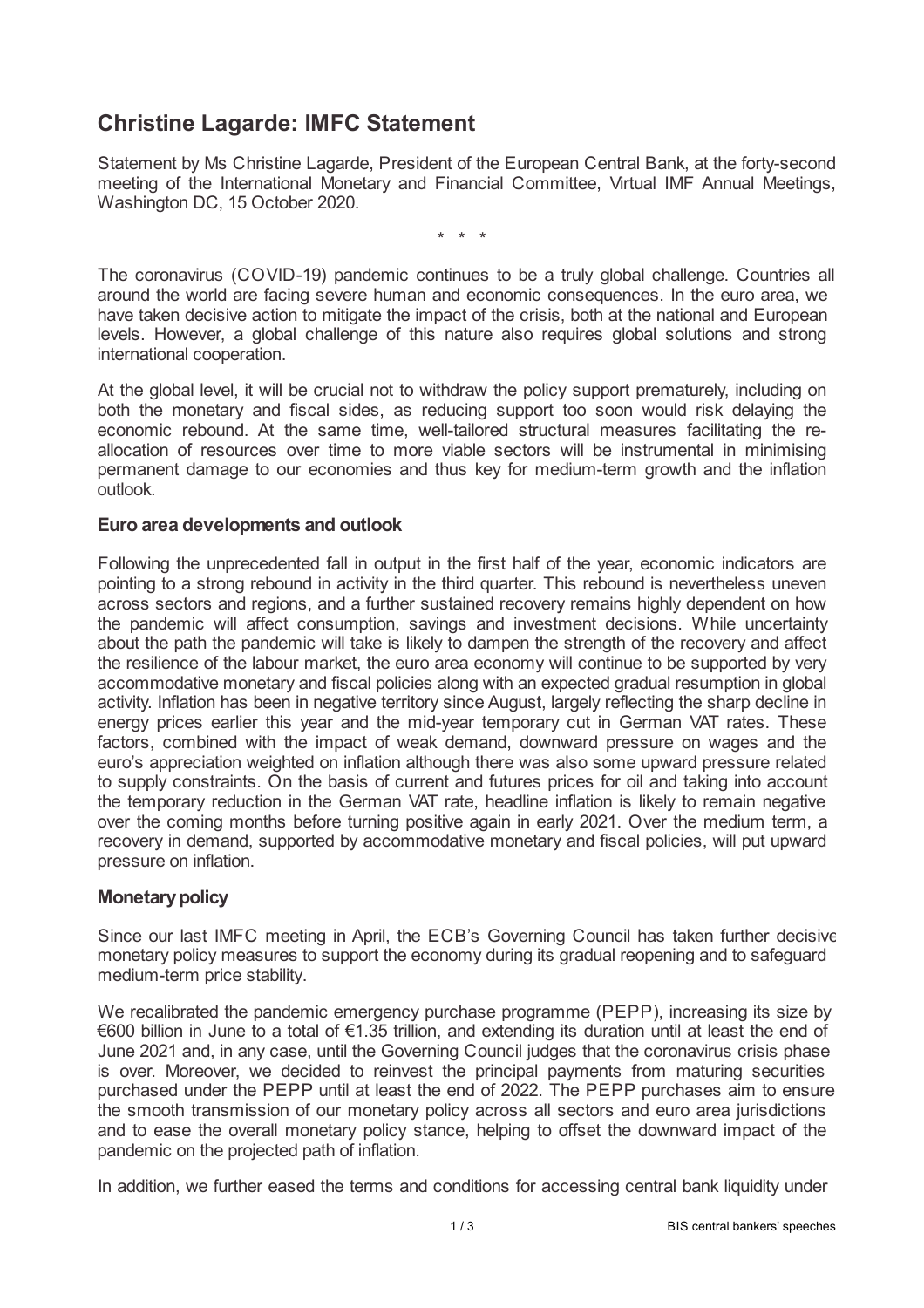our third targeted longer-term refinancing operations programme (TLTRO III) to strengthen the incentives for banks to continue lending to the real economy. This was accompanied by an easing of collateral requirements to ensure that banks can make full use of these operations. For a year, banks will be able to borrow at negative rates, which can be as low as –1%, on the condition that they lend to the economy. Largely in response to this recalibration, we have seen a very high take-up in our operations by banks, which has translated to a continued flow of credit to households and firms and kept lending rates at historic low levels. Moreover, we decided to conduct a new series of seven pandemic emergency longer-term refinancing operations (PELTROs) to provide liquidity support to the euro area financial system and help to preserve the smooth functioning of money markets by providing an effective backstop following the expiry of the bridge longer-term refinancing operations (LTROs) conducted since March 2020.

Overall, the monetary policy measures we have taken since early March are providing crucial support to the economy, supporting access to financing, including for those most affected by the spread of the pandemic, and contributing to maintaining favourable financing conditions for all sectors and jurisdictions.

In the current environment of elevated uncertainty, the Governing Council will carefully assess all incoming information, including developments in the exchange rate, with regard to its implications for the medium-term inflation outlook. We continue to stand ready to adjust all of our instruments, as appropriate, to ensure that inflation moves towards our inflation aim in a sustained manner, in line with our commitment to symmetry.

Moreover, the ECB's strategy review, which was delayed because of the pandemic, has resumed recently and will be an important focus for our work over the next year.

## **Euro area banking sector developments and financial stabilityissues**

The euro area financial sector has shown resilience so far, due to the measures taken following the financial crisis and the fiscal, prudential and monetary policy response that played a key role in maintaining credit supply and preventing a large increase in corporate and household defaults. However, financial stability risks in the euro area remain elevated, as vulnerabilities in the nonfinancial sector have increased owing to weak earnings and rising indebtedness. Euro area bank profitability has continued to decline, and is expected to remain very weak, with credit losses set to increase. This is reflected in the low market valuations of euro area banks and has added to structural challenges, such as overcapacity and limited revenue diversification. Nevertheless, euro area banks currently have sufficiently robust capital and liquidity buffers to absorb losses and support lending to the real economy. The ECB and the national micro- and macroprudential authorities deployed extraordinary measures to limit the consequences of the pandemic, acting in a countercyclical manner. The ECB encouraged banks to use their capital and liquidity buffers for lending purposes and loss absorption.

We also continue to closely monitor risks in the non-bank financial sector. During the market turmoil in March, some investment funds and money market funds experienced significant liquidity stress, which exposed pre-existing vulnerabilities. Liquidity strains in the non-bank financial sector amplified the market sell-off and threatened to spill over to the broader financial system and, potentially, to the real economy. Monetary policy actions taken by the ECB and other central banks around the world in the pursuit of their respective mandates helped improve market conditions during this period. But this episode highlighted that the resilience of the non-bank financial sector needs to be strengthened through regulatory reforms, which should also reflect macroprudential perspectives. This is especially important given the growing role of non-bank financial institutions in financing the real economy and their interlinkages with the rest of the financial system.

## **Europe's response to the coronavirus shock**